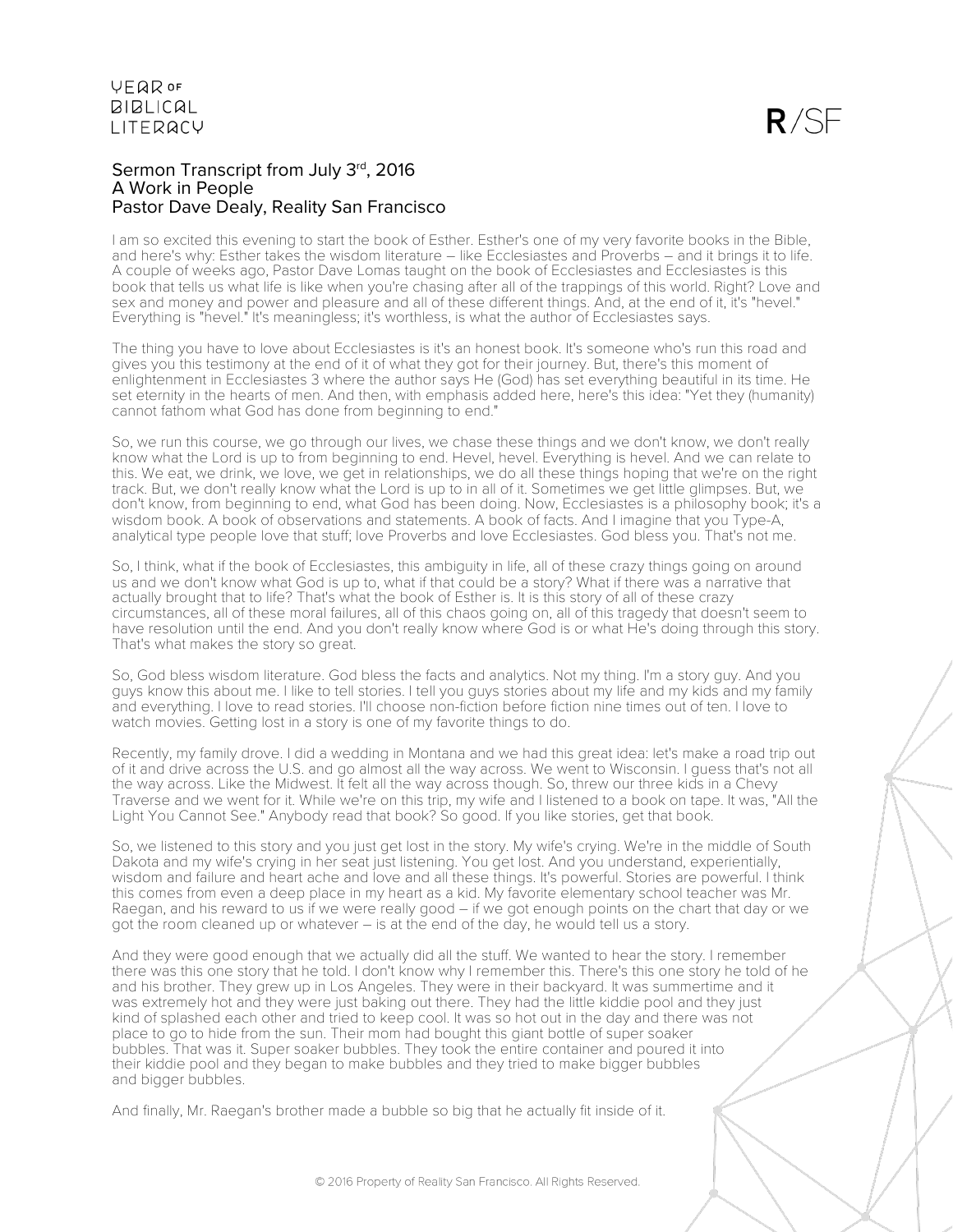

Then, as he was inside of this bubble, this warm breeze blew by and it lifted him off the ground and he went up and he could see. He got up so high he could see all of his neighborhood. He looked down and he could see his neighbor. Then the breeze kept blowing and he went up and he was looking down on the winding freeways of Los Angeles and he could see everything and he began to get afraid. He cried out, "Please. Bring me down from this bubble. If it pops, I'm going to die."

And the bubble slowly came down and it rested on center field of Dodger Stadium. And it wasn't until the freeway part that I looked at my buddy Jeff and I'm like, "Can he really do that? Can bubbles do that? Do they make those kind of bubbles?"

This is your teacher. Like, you're supposed to believe everything they say. So, from the very formative stages of me, I loved stories. I get lost in stories. My kids are this way. So, when I read Ecclesiastes, good stuff. Good information. Not my genre. But, Esther? Esther takes all of these things of Ecclesiastes and they come to life in people and in circumstances that we can understand. So, we're going to spend the next four weeks in the book of Esther and I want us to savor it. I want us to chew on it. Eugene Peterson says that a good story is like a meal that you sit down to and you savor every bit and every flavor of what you're consuming and it becomes a part of you. I hope – maybe that's setting the bar a little high – for the next four weeks we can do that in this amazing story of Esther. It's such a rich story.

I'm going to give you five reasons that Esther's an amazing story. Okay? And then a few challenges that we're going to have with the book. The first amazing thing about Esther is that it is part of the traditional history of the Jewish people; deeply embedded in the Jewish history and tradition of the Jewish people, which is where our Christian heritage comes from. So, we should care about this.

At a counsel of rabbis, they said that there were six books in the Old Testament. All of the Hebrew Scriptures were important, but there were six books that we would read into eternity. So, what they would say is at the day of resurrection, these six books would remain and we would keep reading them. That was the Torah – so, Genesis, Exodus, Leviticus, Numbers, Deuteronomy – and the book of Esther. That it would go on into eternity and the Jewish people would be reading these stories and reading this wisdom literature. And a festival, there's a festival called the Festival of Purim that the Jewish people still celebrate today. 2,500 years after this story was written, they still celebrate it. And they read the story of Esther in the morning and at night. Still. Every year.

So, this is important to our heritage. We should care about this. Secondly, the second amazing thing about this book, it's one of the few in the Bible that gives us a realistic glimpse of what day to day life was like for the Jewish people living in exile. Remember that God had made a nation called Israel, His chosen people, and He had intended for them to be a different type of nation and they failed miserably. They turned their back on God and He sends armies to destroy Jerusalem and scatter His people from the land He had given them and they're taken, dragged into exile into these foreign nations.

We don't have many books or many stories about what that time was like. We read the Prophets, Jeremiah, Isaiah, and they're lamenting and they're crying out about what God is going to do and how He's going to rectify it and the feelings that they were feeling. But, real stories of what's happening? There's not a whole lot of stories in that time. So, this is a great glimpse for us of the Jewish people in exile.

Thirdly, it's one of only two books in the entire Bible whose title carries the name of a woman, which is remarkable if you think about when these books were written. In this completely male dominated society, women had really no status, had no authority or anything. This is one of two books that carry the name of a woman that have the woman as the centerpiece of their story. In this male dominated society, a woman becomes this vehicle for social justice; becomes the hero of her nation. It's remarkable.

Fourthly, and relevant for us today, this is a good place to stir up for those of us who are Christians, what it's like for a religious minority to live in a nation, in a government system, that basically opposes everything that you believe in. Maybe that resonates with you. We love our city. We love this place. But, let's just face it: there are things that we are trying to walk out, ways we're trying to follow Christ that are just in direct opposition to the culture around us. How do we do that? Do we hide? Do we just pretend we're going to live in this little bubble off people and pretend like no one else exists? That doesn't seem to be the answer. Are we going to fight everyone? Are we going to picket and oppose everyone? I don't think that's the answer. So, this should stir up for us. This has happened before. We're not in a new situation here. Esther and her family and her people were living in this kind of hostile environment as a religious minority, and it's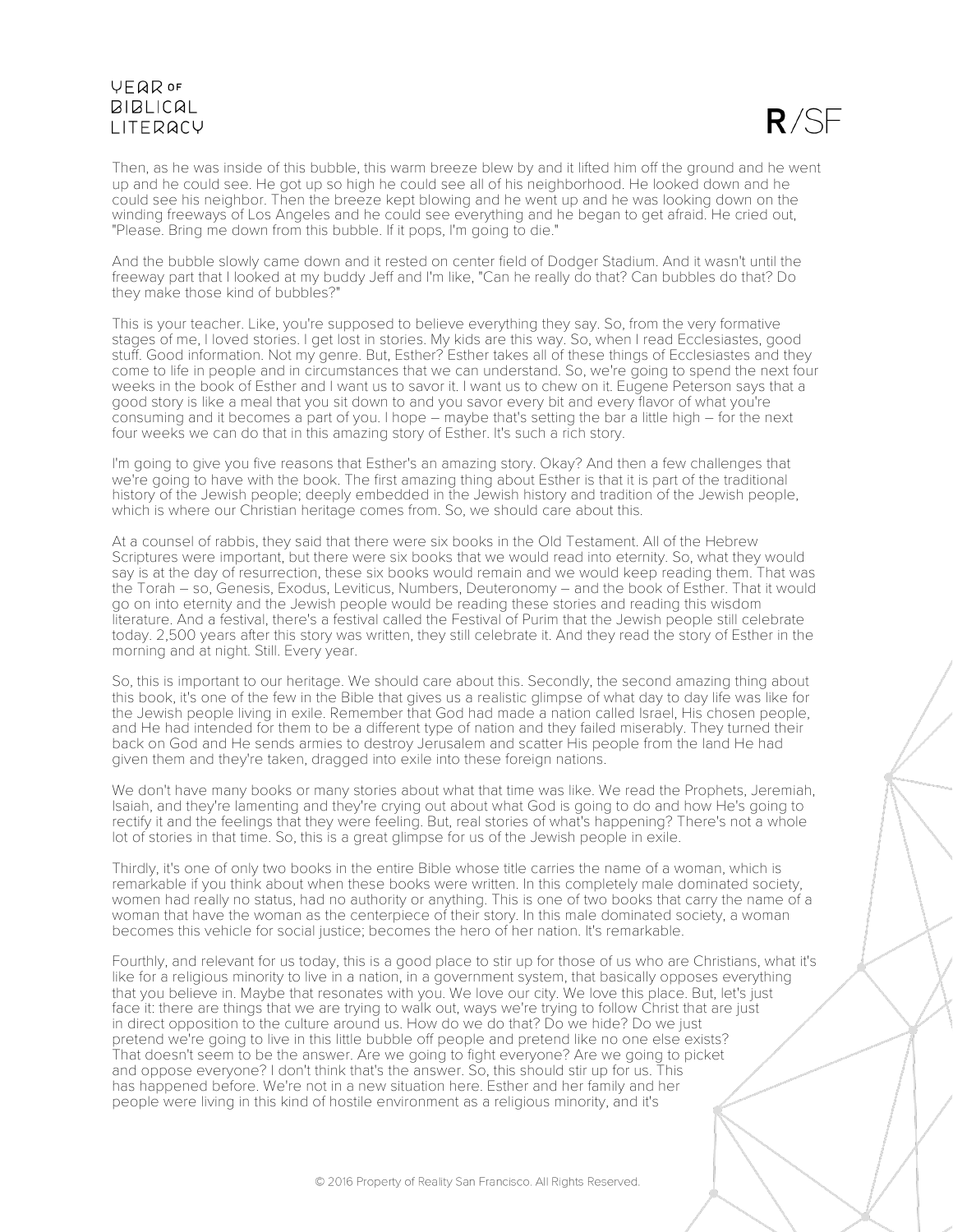

good for that to stir up in us.

And finally, the fifth reason I love this book, maybe most importantly, is that Esther is a book that tells the story of God at work in people. Crazy revelation, I know. God at work in people. Ordinary, dysfunctional, sinful, disobedient, messy people. God at work. And He does incredible things. They're living through crazy and unpredictable circumstances and they don't know where God is and what He's doing in the midst of it. And that should be something that we resonate with for sure. Now, it doesn't come without its challenges though. God is never mentioned or referenced in the entire book of Esther, which is weird because this is the Bible. Never mentioned. There's not a prophet who gives a word of like, "Hey, this is what God thinks about what's going on."

Nope. There is not anything from the author or narrator to tell us what God's doing or where He's at or what He thinks. There is not a miracle in this book and there's not even a prayer. No one even prays a prayer in this book. And that's weird. So, that's a challenge. Secondly, the main characters, Esther and her guardian cousin, Mordecai, they seem to have no reverence or obedience toward God's laws; the way He set His people up to operate. They compromise in every way possible in their circumstances. So, we're not looking at models of how to live the Christian life here. Like, we don't get that. We get people surviving in this crazy time.

Lastly, through the twists and turns of this story, we never get a sense for what God's doing or how this is going to play out until the very end. So, with that, are you guys ready to dive in?

Okay. We're going to dive in anyway whether you're ready or not. So, I don't want to assume that everyone's read this story. So, for this week, we are actually going to get a little summary overview of the book of Esther by watching a video from our good friends at The Bible Project. So, check this out.

### [Video]

The book of Esther. It's one of the more exciting and curious books in the Bible. The story is set over 100 years after the Babylonian exile of the Israelites from their land. And while some Jews did return to Jerusalem – remember Ezra and Nehemiah – many did not. So, the book of Esther is about a Jewish community living in Susa, that capital city of the ancient Persian empire. The main characters in this story are two Jews; Mordecai and then his niece Esther. And then there's the king of Persia, who's something of a drunken pushover in this story. Then there's the Persian official, Haman; the cunning villain.

Now, this is a curious book in the Bible mainly for the fact that God is never even mentioned; not once. Which might strike you as kind of odd. I mean, isn't the Bible about God? But, this is a brilliant technique by the author, who's anonymous, by the way. It's an invitation to read this story looking for God's activity, and there are signs of it everywhere. The story is full of very odd "coincidences" and ironic reversals and it all forces you to see God's purpose at work, but behind the scenes.

Let's just dive into the story. The book opens with the king of Persia throwing two elaborate banquet feasts that last a total of 187 days. It's all for the grandiose purpose of displaying his greatness and splendor. On the last day of the banquet feast he's really drunk and he demands that his wife, Queen Vashti, appear at the party to show off her beauty. She refuses. So, in a drunken rage, the king deposes Vashti and makes this silly decree that all Persian men should now be the masters of their own homes. Then he holds a beauty pageant because he wants to find a new queen. This is like a really bad soap opera.

But, it's right here that we're introduced to Esther and Mordecai. Esther hides her Jewish identity and enters the beauty pageant and wins. And the king is so obsessed with Esther that he elevates her to become the new queen of Persia. Now, after this, and even more serendipitous, is the fact that Mordecai just happens to overhear two royal guards plotting to murder the king. So, he informs Esther who, in turn, informs the king, and Mordecai gets credit for saving the king's life.

Now, right here from the beginning, God's not mentioned anywhere. But, this all seems providentially ordered. What is it that God's up to? You have to keep reading. We're next introduced to Haman, who's not actually a Persian. He's called an "Agagite." He's a descendant of the ancient Canaanites. Remember 1 Samuel 15. The king elevates Haman to the highest position in the kingdom and he demands that everybody kneel before Haman. Well, when Mordecai sees Haman, he refuses to kneel. Which, of course, fills Haman with rage. And when he finds out that Mordecai's Jewish, Haman successfully persuades the king to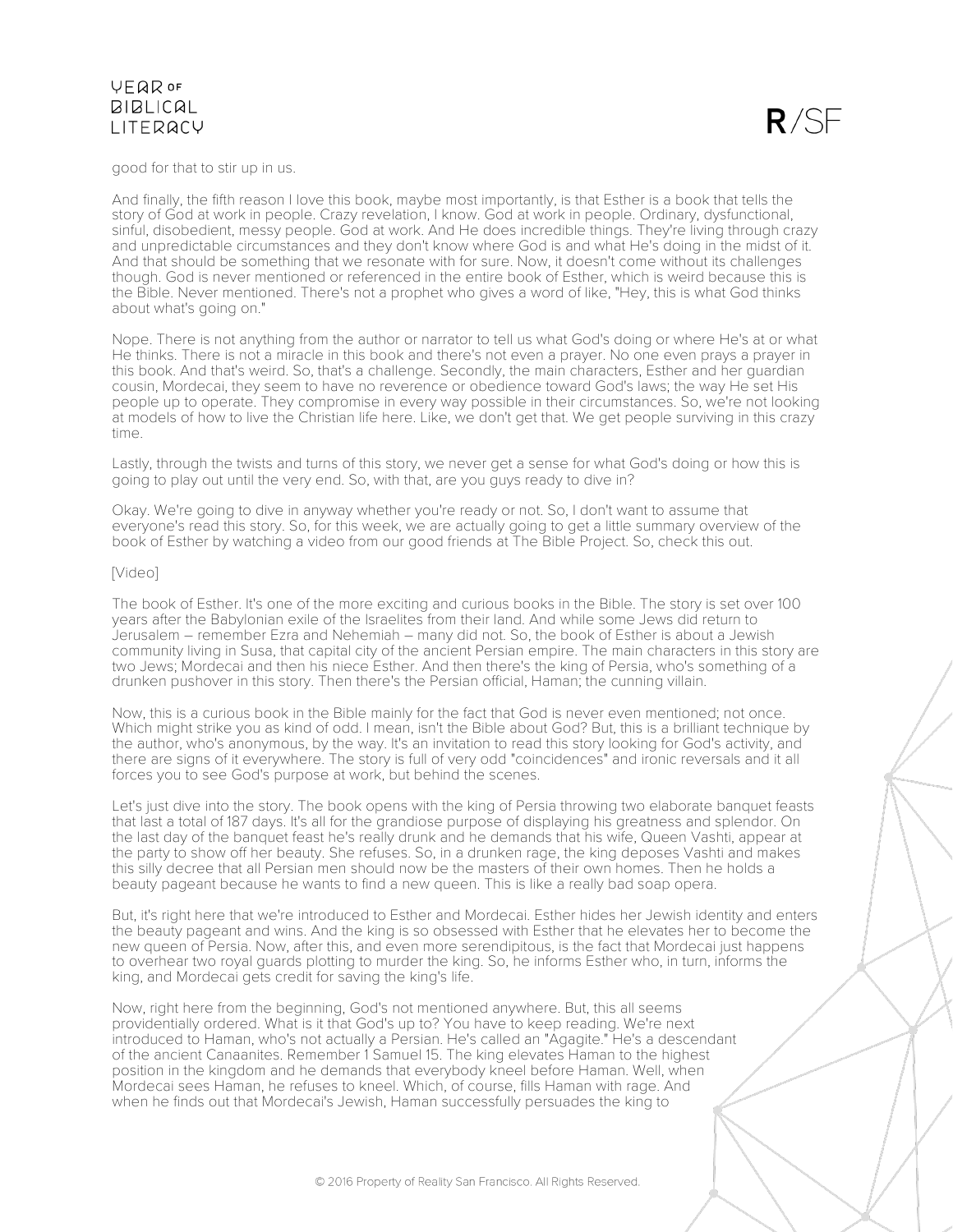

enact this crazy decree to destroy all of the Jewish people.

And, to decide the date of the Jews' annihilation, Haman rolls the dice. A die is called "pur" in Hebrew. Tuck that away for later. Eleven months later, on the 13th of Adar, all the Jews will die. Haman and the king then have a drinking banquet to celebrate their really horrible decision. So, the focus now turns to Mordecai and Esther, who are the only hope for the Jewish people. They make a plan that Esther's going to reveal her Jewish identity to the king and ask Him to reverse the decree. But, approaching the king without a royal request is, according to Persian law, an act worthy of death. So, in a key statement, Mordecai, he's confident that even if Esther remains silent, that deliverance for the Jews will arrive from another place. And then Mordecai wonders aloud, he says, "Who knows? Maybe you've become queen for this very moment."

Esther responds with bravery and she purposes to go to the king with her amazing words, "If I perish, I perish."

Knowing what unfolds, we watch the ironic reversal of all of Haman's evil plans. So, Esther hosts the king and Haman at a first banquet and she says that she wants to make a special request to both of them at an exclusive banquet the following day. So, Haman leaves the banquet totally drunk and he sees Mordecai in the street. He fumes with anger and he orders that a tall stake be built so that Mordecai can be impaled upon it in the morning.

It seems like things can't get any worse for the Jews and for Mordecai. But, all of a sudden, the story pivots. It just so happens that night, the king, he can't sleep and he has the royal chronicles read to him for good bedtime reading, and he just happens to hear about how Mordecai had saved the kings life. He had totally forgotten. So, in the morning, Haman enters to request Mordecai's execution and the king, in that moment, orders Haman to honor Mordecai, publicly, for saving his life.

So now, Haman has to lead Mordecai around the city on a royal horse telling everyone to praise him. Now, this moment in the story, it's a pivot for the whole book. It begins Haman's downfall and Mordecai's rise to power. Watch how this works.

The day after is Esther's second banquet. So, the king and Haman arrive and Esther informs the king that, first of all, she's Jewish and second, that Haman has enacted a decree to murder her and to murder Mordecai, who saved his life, and to murder all of the Jews. Now, the king's had a lot to drink. So, when he hears this news, he goes into yet one more drunken rage, and he orders that Haman be impaled on the very stake he made for Mordecai.

It's ironic and a grizzle way for Haman to go. Haman's execution, however, doesn't solve the problem of the decree to kill all of the Jews. So, the focus now turns to Esther and Mordecai as they make a plan to reverse the decree. They discover that the king can't revoke a decree that he's already made. So instead, the king commissions Mordecai to issue a counter-decree on the appointed day that all of the Jews were supposed to be killed; the 13th of Adar. Now, the Jews are ordered to defend themselves and to destroy any who plotted to kill them. Then Mordecai, Esther and Jews everywhere hold banquets and feasts to celebrate this new decree, and Mordecai is elevated to a seat beside the king.

Eventually, the decreed day comes and the Jews triumph over their enemies. First, they destroy Haman's family and then any other Persian officials who had joined in Haman's plot. Then, on a second day, they get permission to destroy any who plotted against them throughout the entire kingdom. This results in joy and celebration as the Jews are rescued from annihilation. The story then tells about how Esther and Mordecai establish, by decree, this annual, two-day feast of Purim to commemorate their deliverance from destruction. And the name of the feast comes from Haman's dice. Remember? Pur-im. The book concludes with a short epilogue as Mordecai is elevated to second-in-command in the kingdom and we are told now with his royal greatness and splendor as the Jews thrive in exile.

Now, step back. Notice how this whole story's been designed. The story was full of moments of ironic reversal, but we can now see the whole story is structured as an ironic reversal, right down to the details. So, the king's splendor and feasts and decrees are mirrored by Mordecai's splendor and feasts and decrees at the end. Esther and Mordecai, they first save the king. But now, in the end, they save all of the Jews. Then you have Haman's elevation and edicts and banquet that gets reversed by Mordecai's elevation and edict and banquet. Then, at the center, you have Esther and Mordecai's planning scenes and then Esther's two banquets that act as a frame around the greatest moment of reversal in the whole story. Haman's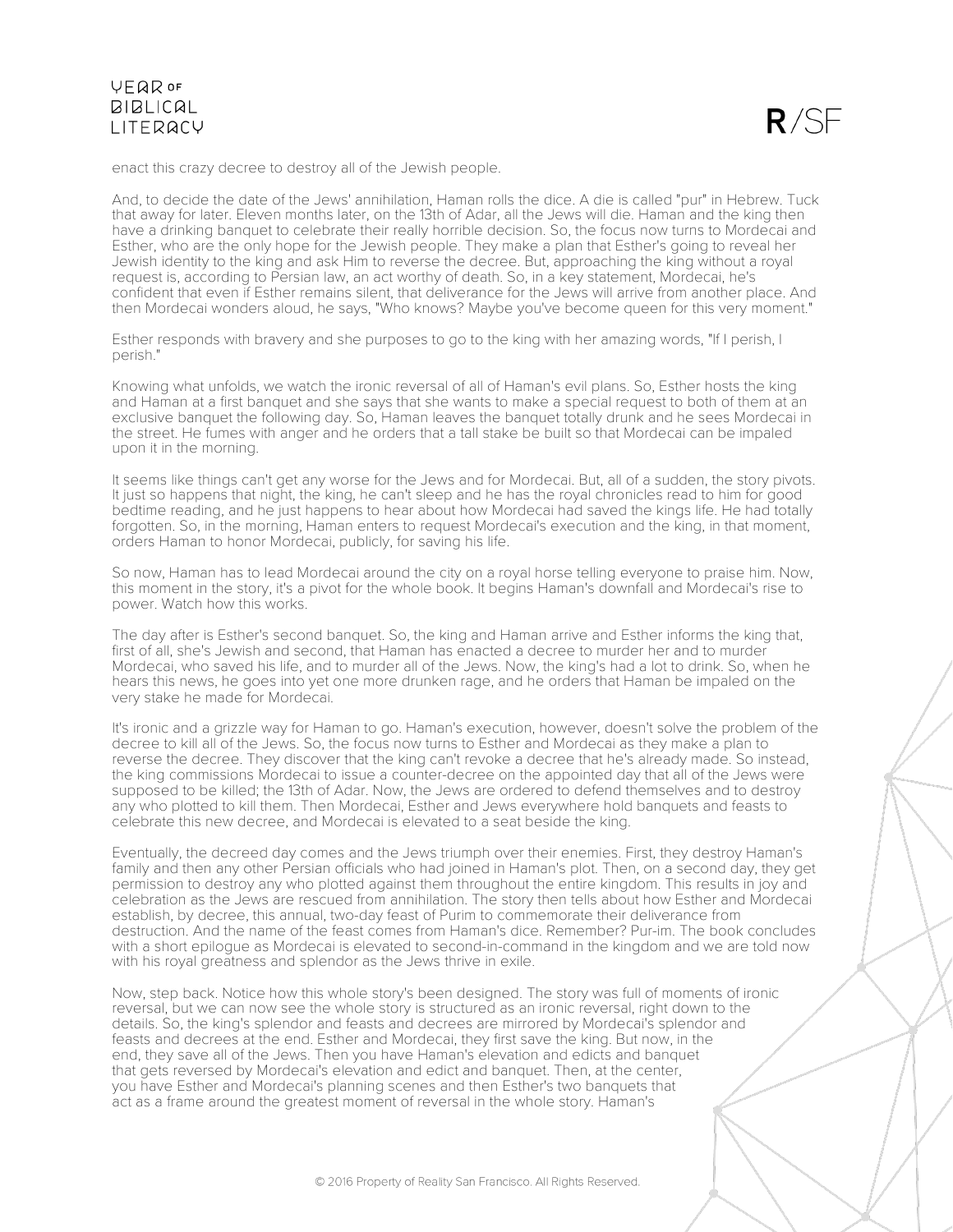

humiliation and Mordecai's exhalation. Beautiful.

Another fascinating feature of this book is the moral ambiguity of the characters. There's a lot of drinking and anger and sex and murder of which Mordecai and Esther are a part. Not to mention their violation of many commands in the Torah like marrying gentiles or eating impure foods. So, the story's not putting Mordecai and Esther forward as moral example, as if it endorses all of their behavior. But, they are put forward as models of trust and hope when things get really bad. So, the book of Esther comes back to that question with which we began. Why God is not mentioned.

The message of this book seems to be that when God seems absent, when His people are in exile, when they're unfaithful to the Torah, does this mean that God is done with Israel? Has God abandoned His promises? And the book of Esther says, "No."

It invites us to see that God can and does work in the real mess and moral ambiguity of human history. And He uses the faithfulness of even morally compromised people to accomplish His purposes. So, the book of Esther asks us to be willing to trust God's providence even when we can't see it working and to hope that no matter how bad things get, God is committed to redeeming His world. And that's what the book of Esther is all about.

[End video]

Man, aren't those good? Those videos? So good. If you guys haven't been tracking with us, we are doing this Year of Biblical Literacy and there's a video like this for every book of the Bible that we've read so far, and that will continue through the end of the year. They're awesome. Super informative and helpful.

So, that's our summary. That kind of gives everyone a picture of the book of Esther. Now, today, what I'd like to do is just look at these opening scenes of the book. What is the author trying to set in the stage of this story? Who are these people and what's going on? So, would you guys open to Esther 1 with me? I'm going to read these opening scenes. It's a little bit of a mash up. So, you can just listen and follow along if you'd like, or you can try to read but I'll be jumping a little bit. But, here's what I want. I want you to imagine you're in Mr. Raegan's sixth grade class. You guys have been so good today; so obedient. You're going to get a little story time right now. Okay? So, enjoy it; savor it.

"This is what happened during the time of Xerxes, the Xerxes who ruled over 127 provinces stretching from India to Cush. At that time King Xerxes reigned from his royal throne in the citadel of Susa, and in the third year of his reign he gave a banquet for all his nobles and officials. The military leaders of Persia and Media, the princes, and the nobles of the provinces were present.

"For a full 180 days he displayed the vast wealth of his kingdom and the splendor and glory of his majesty. When these days were over, the king gave a banquet, lasting seven days, in the enclosed garden of the king's palace, for al the people from the least to the greatest, who were in the citadel of Susa.

"Queen Vashti also gave a banquet for the woman in the royal palace of King Xerxes.

"On the seventh day, when King Xerxes was in high spirits from wine, he commanded the seven eunuchs who served him..." – these guys – "...to bring him before Queen Vashti, wearing her royal crown, in order to display her beauty to the people and nobles, for she was lovely to look at. But when the attendants delivered the king's command, Queen Vashti refused to come. Then the king became furious and burned with anger.

"'According to law, what must be done to Queen Vashti?' he asked. 'She has not obeyed the command of King Xerxes that the eunuchs have taken to her.'

"Then Memukan replied in the presence of the king and the nobles, 'Queen Vashti has done wrong, not only against the king but also against all the nobles and the peoples of all provinces of King Xerxes. For the queen's conduct will become known to all the women, and so they will despise their husbands and say, 'King Xerxes commanded Queen Vashti to be brought before him, but she would not come.' This very day the Persian and Median women of nobility who have heard about the queen's conduct will respond to all the king's nobles in the same way. There will be no end of disrespect and discord.'"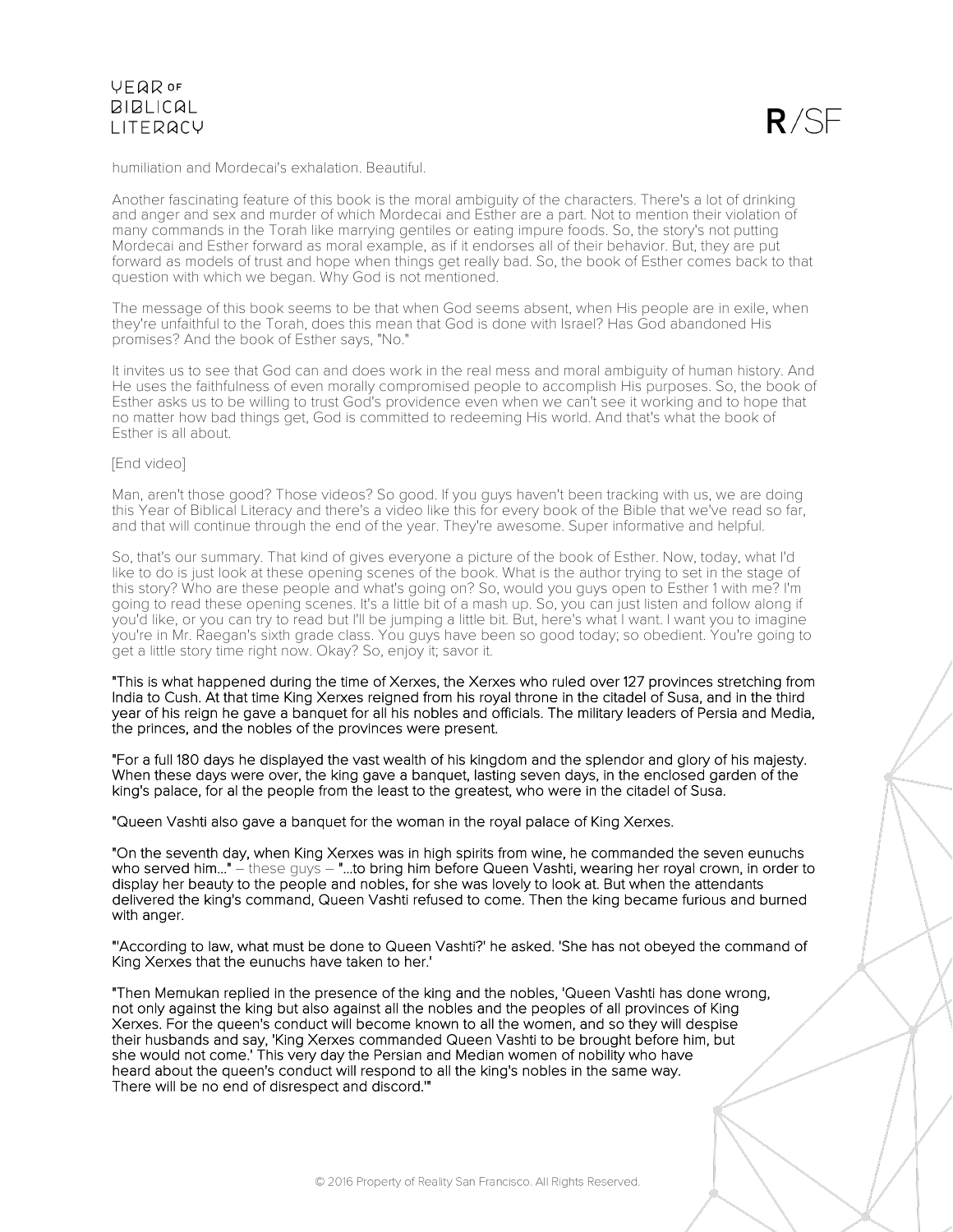

#### Some insecure men here.

"'Therefore, if it pleases the king, let him issue a royal decree and let it be written in the laws of Persia and Media, which cannot be repealed, that Vashti is never again to enter the presence of King Xerxes. Also let the king give her royal position to someone else who is better than she. Then when the king's edict is proclaimed throughout all his vast realm, all the women will respect their husbands, from the least to the greatest.'

"The king and his nobles were pleased with this advice, so the king did as Memukan proposed. He sent dispatches to all the parts of the kingdom, to each province in its own script and to each people in their own language, proclaiming in each peoples' tongue that every man should be ruler over his own household.

"Later when the anger of King Xerxes had subsided, he remembered Vashti and what she had done and what he had decreed about her. Then the king's personal attendants proposed, 'Let a search be made for beautiful young virgins for the king. Let the king appoint commissioners in every province of his realm to bring all these beautiful girls into the harem at the citadel of Susa. Let them be placed under the care of Hegai, the king's eunuch, who is in charge of the women; and let beauty treatments be given to them. Then let the girl who pleases the king be queen instead of Vashti.' [Surprisingly], this advice appealed to the king, and he followed.

"Now there was in the citadel of Susa a Jew in the tribe of Benjamin, named Mordecai son of Jair, the son of Shimei, the son of Kish, who what been carried into exile from Jerusalem by Nebuchadnezzar king of Babylon, among those taken captive with Jehoiachin king of Judah. Mordecai had a cousin named Hadassah, whom he had brought up because she had neither father nor mother. This girl, who was also known as Esther, was lovely in form and features. Mordecai had taken her as his own daughter when her father and mother died.

"When the king's order and edict had been proclaimed, many girls were brought to the citadel of Susa and put under the care of Hegai. Esther also was taken to the king's palace and entrusted to Hegai, who had charge of the harem. The girl pleased him and won his favor. Immediately he provided her with beauty treatments and special food. He assigned to her seven maids selected from the king's palace and moved her and her maids into the best place in the harem.

"Esther had not revealed her nationality and family background, because Mordecai had forbidden her to do so.

"She was taken to King Xerxes in the royal residence in the tenth month, the month of Tebeth, in the seventh year of his reign.

"Now the king was attracted to Esther more than to any of the other women, and she won his favor and approval more than any of the other virgins. So he set a royal crown on her head and made her queen instead of Vashti. And the king gave a great banquet, Esther's banquet, for all his nobles and officials. He proclaimed a holiday throughout the provinces and distributed gifts with royal liberality.

"When the virgins were assembled a second time, Mordecai was sitting at the king's gate. But Esther had kept secret her family background and nationality just as Mordecai had told her to do, for she continued to follow Mordecai's instructions as she had done when he was bringing her up.

"During the time Mordecai was sitting at the king's gate, Bigthana and Teresh, two of the king's officers who guarded the doorway, became angry and conspired to assassinate King Xerxes. But Mordecai found out about the plot and told Queen Esther, who in turn reported it to the king, giving credit to Mordecai. And when the report was investigated and found the be true, the two officials were hanged on the gallows. All this was recorded in the book of the annals in the presence of the king."

Now, there are three main movements. If we think of this as a play that we're watching, there are three scenes. This Act 1, scene  $1, 2$  and 3 that happened in the opening of this story. Let's unpack what's happening. Let's understand who these people are and what's going on.

In the first scene in Act 1, Xerxes displays his wealth and his power to influence and make friends and allies. So, what's going on here? What's the context? There are a few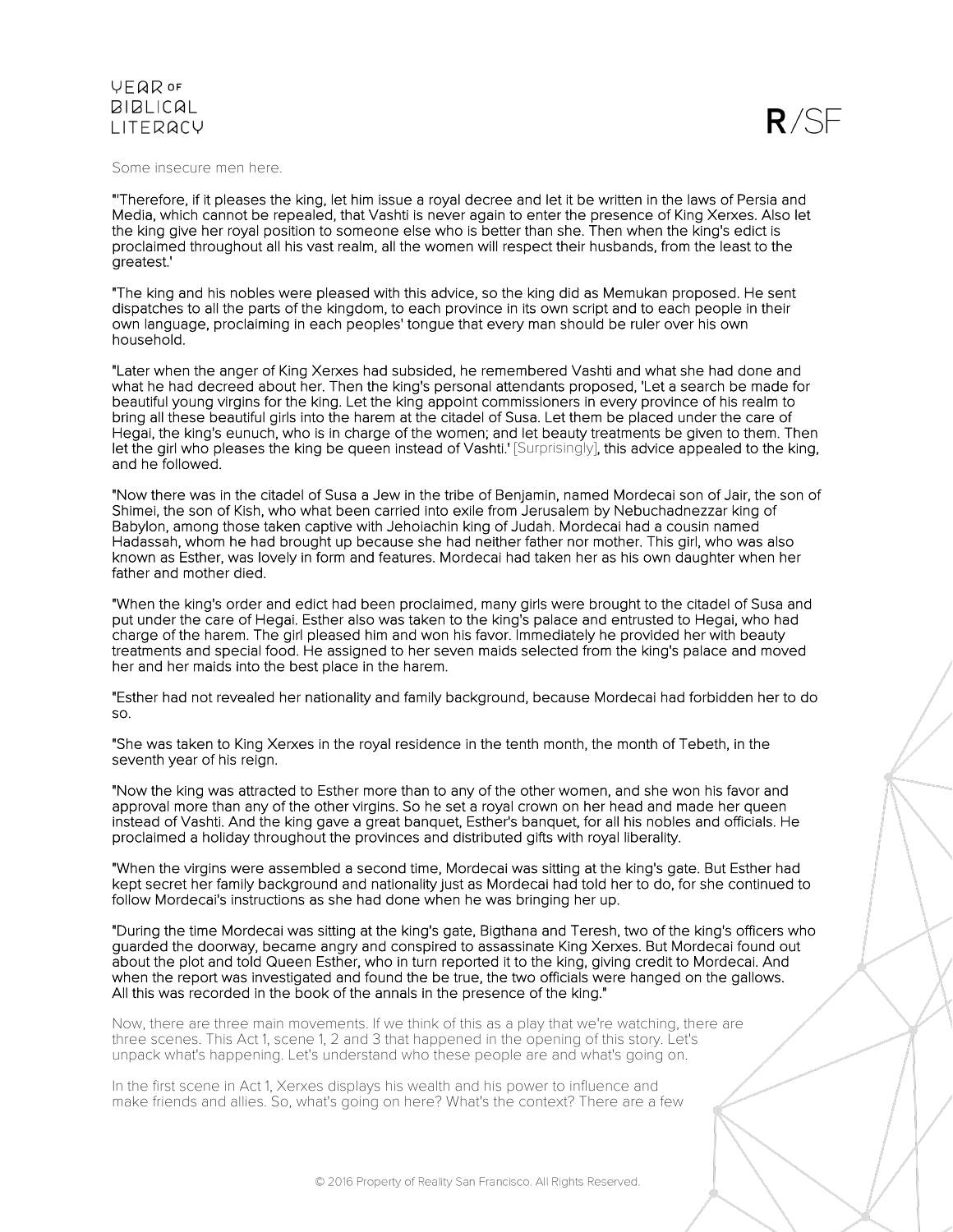

things that the author of Esther assumes that you already know about King Xerxes and his kingdom. The first is that King Xerxes is about to go to war with Greece. He's about to go to war with Greece. He is trying to accomplish something his father, King Darius, didn't accomplish. To expand the empire, to take over Greece and cement his legacy.

Fun fact: if you saw the movie "300," this is it. This is King Xerxes, who goes into trying to get into Greece and has to go through the gates of fire. Right? So, "We are Sparta!" That's this. That's what's happening here. So, this is not just a party for 180 days, this is a war council. This is making friends and influencing people that Xerxes is doing. He's trying to build up his team and get support for this great work. And here's how these councils would go. Commentator Karen Jobes describes it like this:

"In this day, people thought that drinking would get you closer to the divine."

Maybe for some people that's true. I don't know.

"So, the way they would structure these meetings is that decisions that were made in a drunken council had to wait 24 hours when everyone was sober to be approved."

That makes sense. Right? Here's the thing, though: it worked in the reverse as well. So, if you had a sober council, you had to wait 24 hours until everyone was drunk to make sure that everyone approved. Think of sophomore year of college. Like, "Did we...? Is that what we decided we were doing? Did we say that?"

That's essentially what's happening for six months at this war council and they're just drinking and drinking and making decisions and plotting their strategy against Greece and making promises. And all of this, the author is setting up for us, Xerxes is trying to display who he is by wealth, extravagance, this party that goes on forever, his hospitality and liberality. It talks about that a lot that he is so wealthy he can just pour wine for six months straight. Goblets made of gold. Everyone's goblet looks different. Just this extreme wealth. Okay? That's what the author is putting forth. This is who Xerxes says he is.

But, there's a problem; there's a twist. Xerxes hits a snag toward the end of his partying days with his war council. He asks Vashti to come. "Come to our frat party and just display how pretty you are so we can all look at you."

Vashti says, "No," which is a remarkable thing for a woman to do in this day and age and in this framework. This could mean three things for Vashti. Best case scenario, she gets forgotten. Kin Xerxes just never talks to her again. Best case scenario. Very possibly, she loses her crown, which ends up happening. But also very possibly, this is a death sentence for Vashti. To say "no" to the King? King Xerxes? In front of all his boys? Death sentence. Okay? Terrible things are going to happen. This is an incredible strong thing for Vashti to do.

However, the point that the author's trying to make is not the feminist power of Vashti in this moment, although it is a great moment for her; a courageous moment. That's not the point the author's trying to make. Because, what happens is as soon as Vashti says "no" to King Xerxes, what does he do? He calls a council meeting. Like, "My advisor, the wisest men in my council, my wife said 'no.' What do I do?"

And they have to have this meeting and come up with a ridiculous decree and put something into law that every woman will respect her husband. And it's supposed to be funny. There's humor in the Bible. This is supposed to be funny. We're supposed to laugh at this because here's this man who's claiming to be great and powerful and he can't have a conversation with his wife. He can't even run his own household. It's meant to show you what a fool Xerxes is. He's a drunken fool. He doesn't know what he's doing, and that's supposed to bubble up through the story. It's supposed to make us laugh and also make us think.

That's the second scene. When Vashti says no, he goes into this, "I don't know what to do. She said 'no.' What do you do with people who say 'no?'"

And they have this council meeting. In the final scene in Act 1, we're introduced to Esther. And here's what you need to understand about Esther: she is as low as you can possible get on the power totem pole. She's a woman. She has no authority. She has nothing. No power. She's an orphan. She has no family credentials. She's poor. How do we know this? She doesn't have a husband lined up. She's not been given to anyone. She's alone and she's poor. There's not a lower person that we could find in this day and age. And yet, God is doing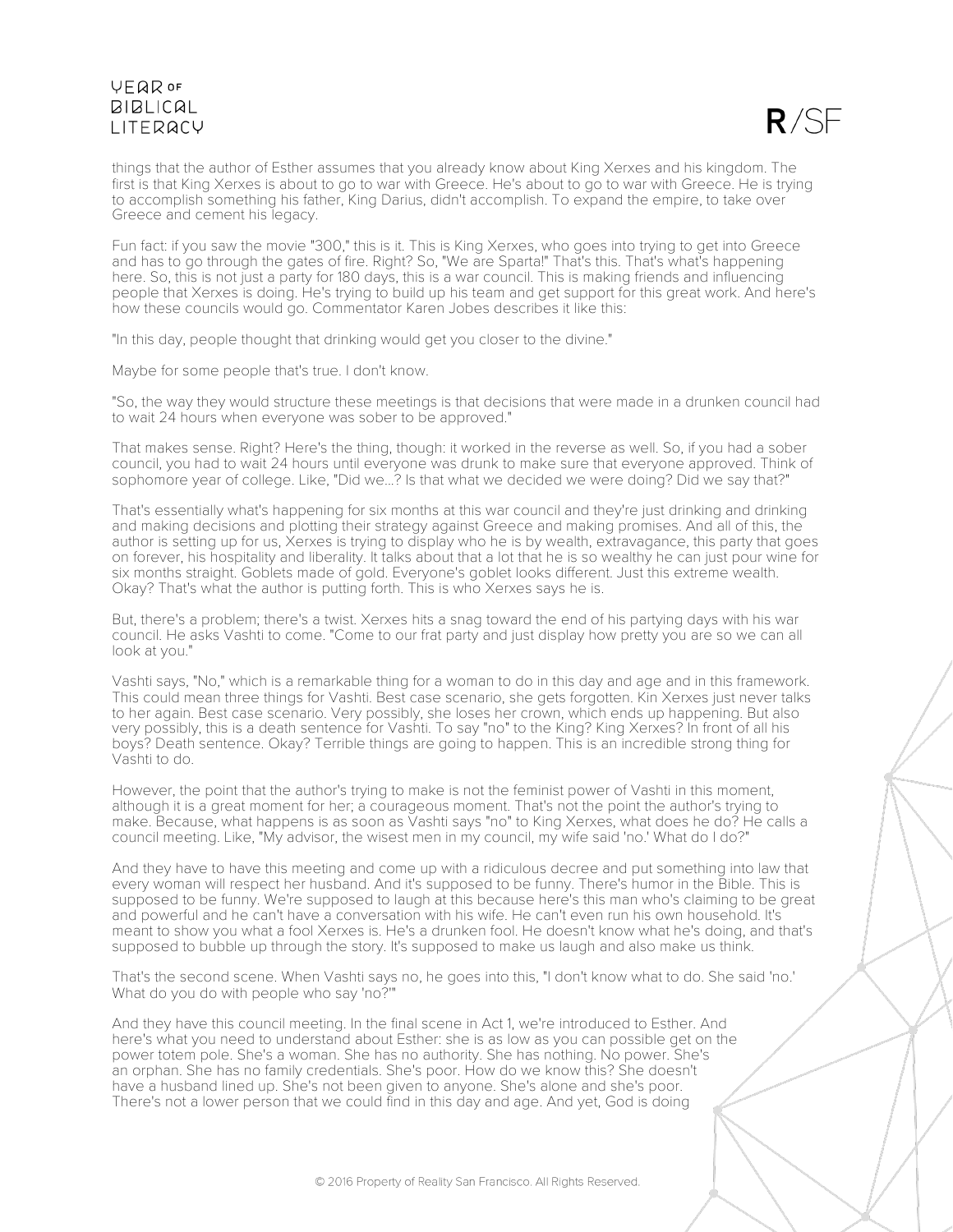

something with this woman, and this is a theme throughout all of Scripture where God takes the least likely of us and does something incredible; does remarkable things to move His story forward.

So, that's what's happening. That's kind of unpacking the opening scenes. Three takeaways for us to understand. To kind of dig in like what is there for us in this? The first: God's silence does not mean He is absent. The Jews here are in great danger, the Jewish people. They are living in a hostile nation. And we've been conditioned, as we read through Scripture, that every time the Jews were in trouble, God did something extraordinary. Right? There's fire that comes down from heaven. Seas are split open. Plagues fall on their enemies. God does radical, amazing things when His people are in trouble. But here, He seems completely absent and silent. But, His silence is not absence.

There are a thousand little things that happen along this storyline that we would say are coincidences. Xerxes gets drunk. Vashti says "no" for no apparent reason. We're not told why. The king's council way overreacts to Vashti's response. Mordecai is in the right place at the right time when he hears about the assassination attempt. Esther wins the favor of this guy, Hegai. Who's he? Why does that matter? And over and over. Each step seems insignificant, but it's vital to this master plan that God is doing.

So, I want to ask you: how did you get here? How did you get here? How did I get here? I got here by going to a taco shop on a Monday. That's how I became a pastor. I went to a taco shop on a Monday. I was working in a business job and we were just getting ready to have Gracey, our first daughter, and I decided to go to Bobby's Tacos on a Monday and, at that time, at lunch at Bobby's Tacos on that Monday, my old football coach happened to be there. Now, we're hundreds of miles from where I grew up, right? I hadn't seen him for 10 years. He was at this taco shop. We exchanged numbers. We started talking. Keeping in touch and things.

Three or five months later, he calls me and says, "Dave, I took this job as a principle at a Christian school and I've got this position and, for some reason, I just feel like I'm supposed to ask you. Would you be interested?"

And I said, "Well, what does it pay?"

And he told me and I said, "No human can live off that amount of money. That's impossible. Much less a family. No way."

But, I said we'd pray about it and we prayed about it. There was a pivot in Noelle and I and our family's life story. All of a sudden we were in ministry and we were doing ministry things and I said, "This is my offering to the Lord. I'll do this. I'm not going into church ministry though. I don't want to be a pastor. No, thank you. Not interested."

Guys, here I am. It's been almost five years with a hundred thousand different little choices along the way. I'm a pastor in San Francisco at this church. This is crazy. Never would've written this story. Your story's not any different, you guys. I don't know where you are, what decisions you've made. There are little things that you're deciding every day and the Lord has a plan for your life and for my life and His bigger story. He's doing things. He's doing things that we can't see. His silence is not His absence. Okay?

I still think we need to pray and we need to seek the Lord and read His word. And yes, He speaks to us in prayer. We should seek that out; listening to the Lord. All of those things. He gives prophetic words. I believe all of that. But, there are times and seasons where it's just silence. That doesn't mean He's absent. Okay?

Second takeaway: appearances can be deceitful. Appearances can be deceitful. Xerxes has all the looks of a great king and he's proved to be a fool. Esther seems to be completely insignificant and she proves to be a courageous leader. Appearances can be deceitful. Here's the irony in this story: men are judged by their wealth and their power and women are judged by their sexual appeal and overall beauty. Gosh, can we just say how far we've come since 500 B.C.? What a mature and cultured people we are that we aren't like that anymore.

Guys, appearances can be deceitful. In this day and age where all of us are putting out on social media the very best of who we are and what we want people to believe we are on all the dating apps that are just mind boggling or people trying to make an impression of who they are. You guys, appearances can be deceitful. Look for substance, please.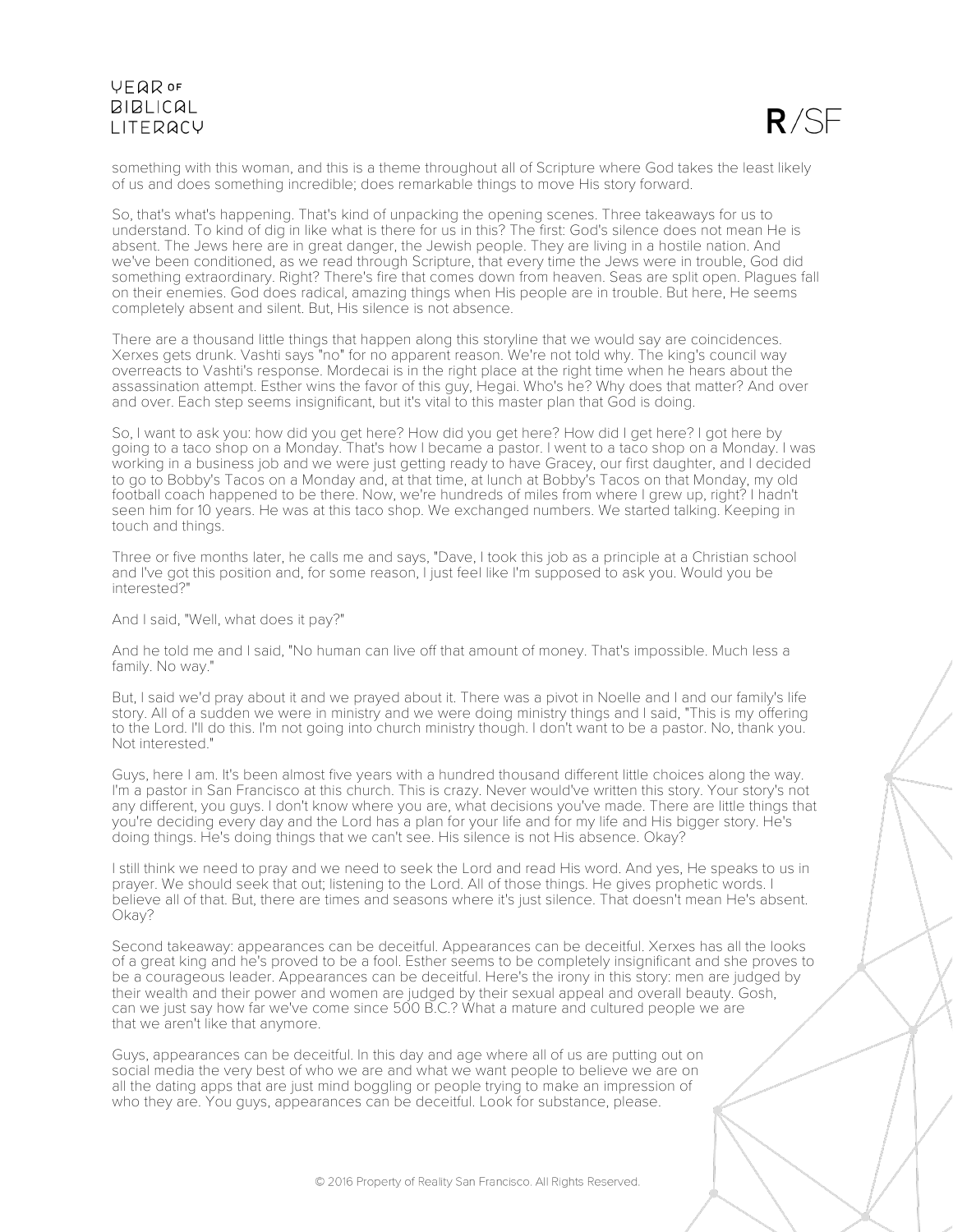

Look for substance. Talk to other humans for more than two minutes. Right? Get to know people. Walk with people in life. Alright? And you will find out that appearance is a reality or not. Okay? Appearances can be easily deceiving.

And finally – and this is probably the hardest one of them all – there's a question that should rise up as we read through all of this: are you, am I, a concubine to our culture? Are you a concubine to our culture? See, Esther gave up all of her identity as a Jewess, underwent massive preparations physically and treatments, all to win the favor of a foolish king. Now, did she have a choice? Not really. But, we do. We do. So, I just have to ask you: what kind of treatments and things are you putting yourself through to try to win this culture's approval in your office, in your neighborhood, in your social groups? What is it?

Because, there is a contrasting difference. We have a story of a man named Daniel, who was also in exile in the Bible. Daniel shows up – go to the book of Daniel and read it – in Babylon and he says, "Hey. I'm a Jew. This is how we do things. This is what I eat. This is how I operate. You don't like it? Burn me."

He's like a New Yorker in exile. He's like, "I don't care."

Now, Esther's in a totally different position. She's a woman. She doesn't have any of those privileges. Daniel was an elevated man. He was an educated man. He had a different situation. But, he made this stand of like, "I'm not going to be what that culture is. I'm going to change the culture around me."

So, this question should come up with us: have become a concubine to the culture around us? And I have to say this. My time is up, but I can't go without addressing this, because this has been the heaviest thing on my heart as I've prepared this sermon. Noelle and I, my wife and I, we know many of you and we love you guys. We've walked through life with you. And there are so many great young men and young women in this church family. We have seen the dating culture of this church and it's terrifying. I don't mean that as a joke. Like, it is heartbreaking to watch what you guys are doing to one another; to watch what you're walking through. It's heartbreaking.

And I know how this works. I know that you guys have a list. You have a list of 10 people that you would possibly date at this church. You have your list. And 8 or so of those people don't have the credentials or the resume or the sex appeal or the looks or whatever. So, you cross those people off and you just pray to God that those top two, one: would say "yes" to you and then two: would have some kind of character. Hopefully they have some kind of character or have spiritual maturity. Please define that for me. That they'd be spiritually mature people.

Guys, I just want to tell you that you have become a concubine to your culture in the way you're treating each other. Swiping right and swiping left is dehumanizing. It is. It is not the way we're meant to interact with one another. So, listen to me. There's more. There's so much more for you.

Okay. That was my dad talk. I'm sorry. I love you guys. I love you guys. So, I know I came hard there, so I want to leave you with a word of encouragement. Are we guilty? Are we concubines in this system, all of us – married, unmarried – preparing ourselves, selling our souls, for one night with the king? Are we guilty of it? Yes. Every single one of us. In some way, shape or form, every single one of us are guilty of that. We are like Esther. We are like Esther. Here's the thing: at the start of the story, Esther's a total disaster. She's compromised in every possible way. She's become a prostitute for the king who gets elevated, by chance, to queen.

All of us can relate, in some way, shape or form, to that. But, that's not the end of the story. That's not the end of the story. By the end, Esther is a Braveheart; Esther is a hero; Esther is courageous. And she takes the broken, mangled pieces of her life being an orphan and a woman and put through all of these different things by her choice or not, she takes what's there and she does amazing things for God's people and His story. So, I don't know where your story started, I don't know where your story is today. But, the story's not over. There's so much more that God's going to do in you, through you, around you that you may not even see, you may not even hear a whisper of, or you may get beautiful revelations. I don't know. But, God is still at work.

God works with her, He's patient with her, He does something great with her. So, no matter what a mess you may be in, if you're here today, God's not done with your story, because He's not done with His story. He's at work, and this is God's grace given to all of us.